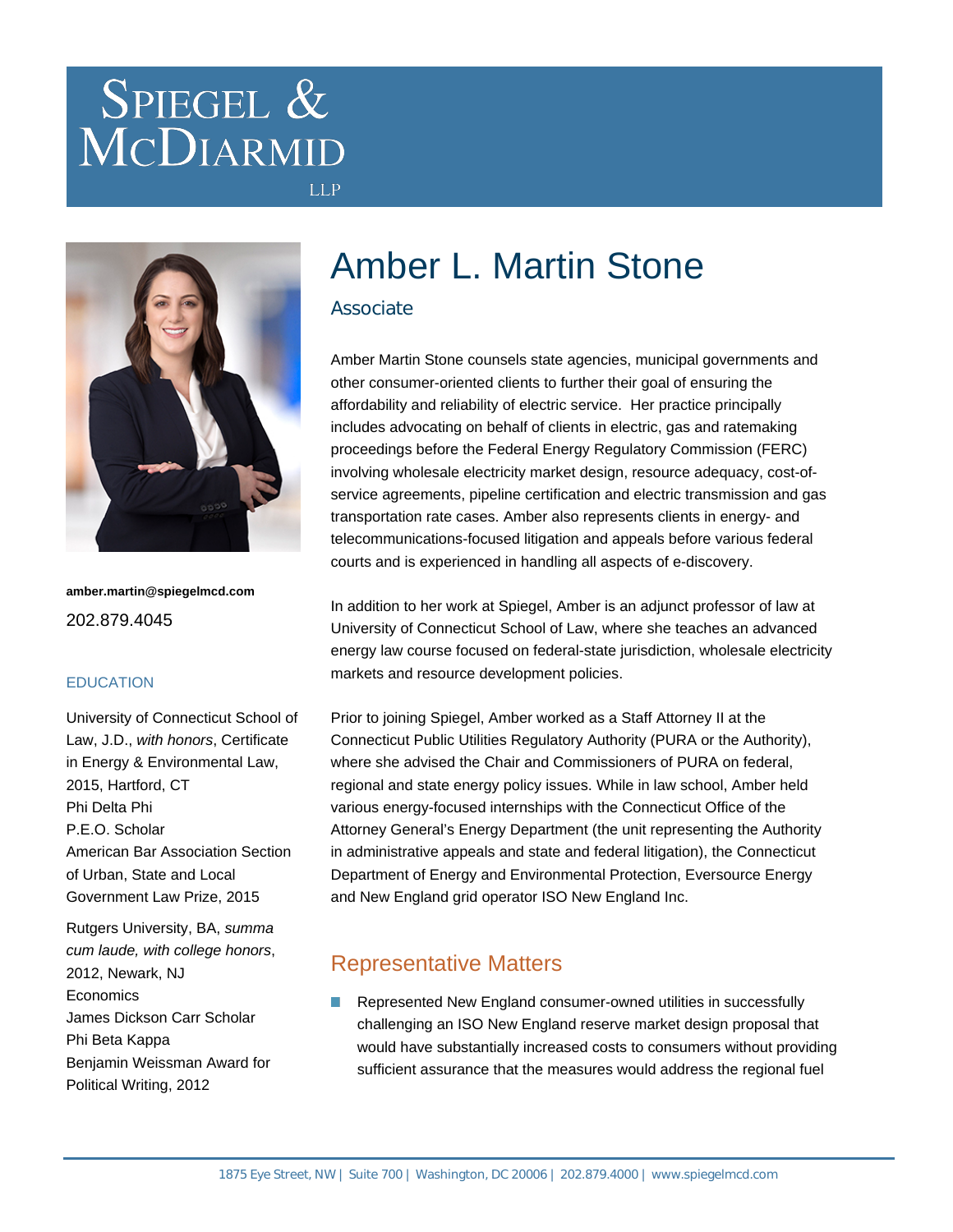

#### **ADMISSIONS**

**Connecticut** 

District of Columbia

#### **Massachusetts**

United States Courts of Appeals for the District of Columbia, Second, Third, Sixth, and Seventh **Circuits** 

United States Court of Federal Claims

security concerns they were aimed at. ISO New England Inc., 173 FERC ¶ 61,106 (2020).

- Represented group of mid-Atlantic state consumer advocates in challenging changes to PJM Interconnection, L.L.C. "Minimum Offer Price Rule." Calpine Corp. v. PJM Interconnection, L.L.C., 169 FERC ¶ 61,239 (2019), on reh'g, 171 FERC ¶ 61,035, on reh'g, 173 FERC ¶ 61,061 (2020), petition for review pending sub nom. Ill. Commerce Comm'n v. FERC, No. 20-1645 (7th Cir. filed Apr. 20, 2020).
- Represented New York State Public Service Commission in various FERC proceedings regarding the design and application of the New York Independent System Operator's buyer-side market power mitigation regimen.
- $\Box$ Represented ratepayer advocate in challenging need for proposed greenfield natural gas pipeline.
- Represented state utility commission in litigation regarding the rates, terms and conditions of service to be rendered under a reliability mustrun contract.
- Represented the Chair and Commissioners of the New York State Public Service Commission in a case defending New York's zero-emissions credit component of the state's "Clean Energy Standard." The district court dismissed the complaint against the Commission. Coalition for Competitive Electricity v. Zibelman, 272 F. Supp. 3d 554 (S.D.N.Y. 2017), aff'd, 906 F.3d 41 (2d Cir. 2018), cert. denied sub nom. Elec. Power Supply Ass'n v. Rhodes, 139 S. Ct. 1547 (2019).
- $\Box$ Represented the Louisville-Jefferson County Metro Government in a case defending Louisville Metro's one touch make-ready (OTMR) ordinance against federal and state law challenges brought by BellSouth Telecommunications, LLC d/b/a AT&T. BellSouth Telecommunications, LLC Louisville/Jefferson County Metro Government, 275 F. Supp. 3d 833 (W.D. Ky. 2017).
- Successfully negotiated transmission rate settlement saving California ratepayers \$20 million.